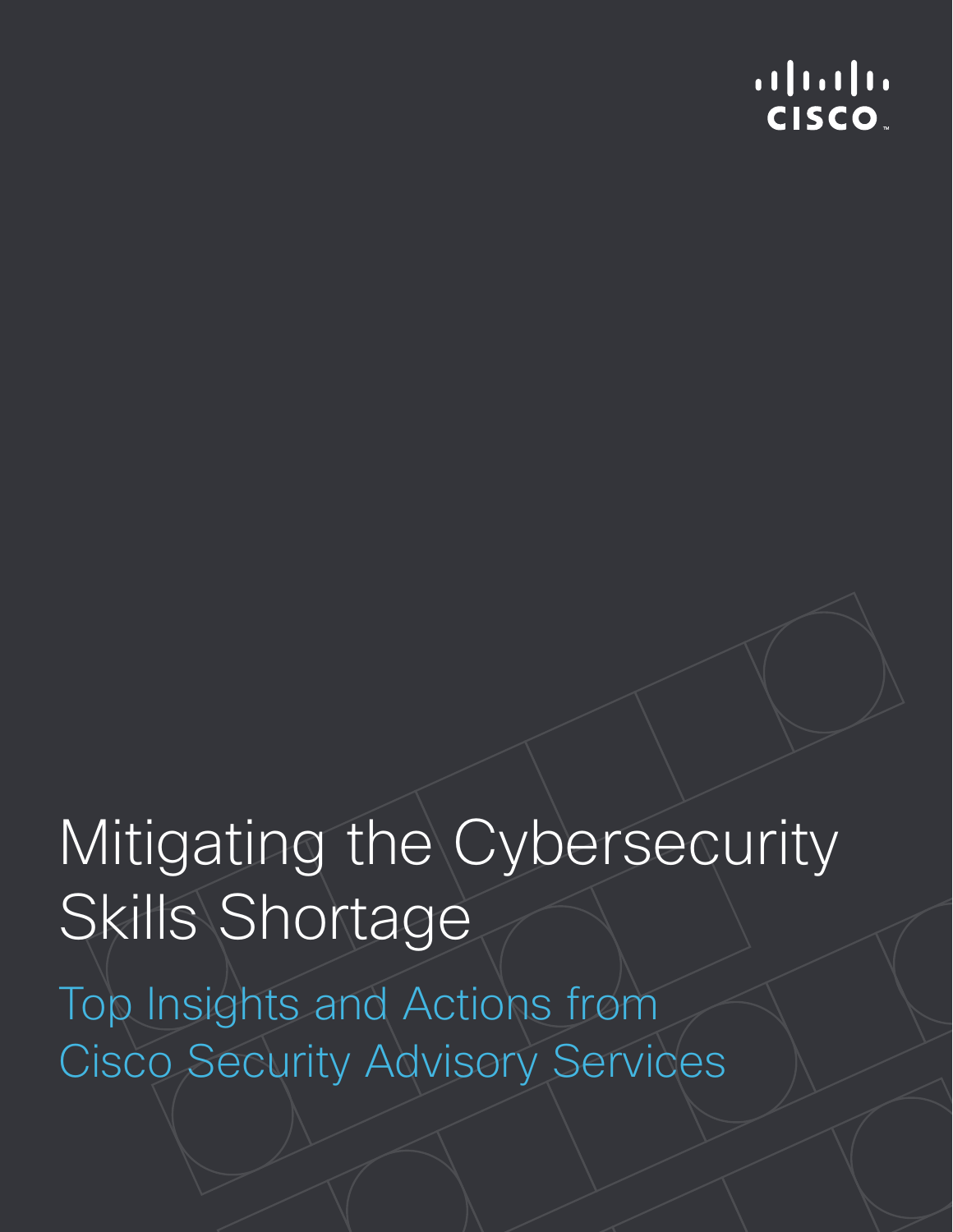## Cybersecurity Skills Are in High Demand, Yet in Short Supply

Increasingly sophisticated threat campaigns. High-profile data breaches. Determined threat actors. The sophistication of the technology and tactics used by criminals has outpaced the ability of IT and security professionals to address these threats.1 *Security Magazine* reports that "most organizations do not have the people or systems to monitor their networks consistently and to determine how they are being infiltrated."2 Cisco estimates there are more than 1 million unfilled security jobs worldwide.<sup>3</sup>

Determined attackers and persistent threats are only part of the cybersecurity skills problem. According to new research from Cisco, there is a disconnect between the perception and reality of security preparedness. While many chief information security officers (CISOs) believe their security processes are optimized—and their security tools are effective—their security readiness likely needs improvement.4 This disconnect, along with rapidly evolving regulatory requirements and networking technology, will further widen the cybersecurity skills gap.

Cybersecurity hiring challenges will also be impacted by the Internet of Everything (IoE), which represents an unprecedented opportunity to connect people, processes, data, and things (Figure 1). While IoE will create new operating models that drive both efficiency and value, it may also become the world's most challenging

cybersecurity threat.<sup>5</sup> Why? As customers embrace IoE, they must bring together IT and operational technology, giving adversaries new targets such as vehicles, buildings, and manufacturing plants.

*Threats to critical OT (operational technology) infrastructure are no longer theoretical and their existing vulnerability is an area that actors are actively exploiting.6*

— Michael Assante

This blurring of IT and operational technology environments has already resulted in a 250 percent spike in industrial automation and control system incidents over the past 4 years.7 According to Gartner, the number, scale, and sophistication of operational technology attacks will continue to increase, putting connected industrial systems, building control systems, and energy systems at risk.<sup>8</sup> "Mitigating advanced persistent threats in OT environments requires people who can bridge IT and OT," says Jon Stanford, principal, Cisco® Security Solutions. People who can bridge the gap between IT and OT are in extremely short supply.

Against this dynamic backdrop, Cisco Security Services offer important insights and recommended actions that can help you mitigate the cybersecurity talent shortage.





*"There is going to be a Black Friday–like buying frenzy for cybersecurity talent throughout 2015 … Some organizations will be left high and dry."9*

— Jon Oltsik

*As the Internet of Things (IoT) gains more traction, the lack of basic security standards in IoT devices will exacerbate the security skills gap.10*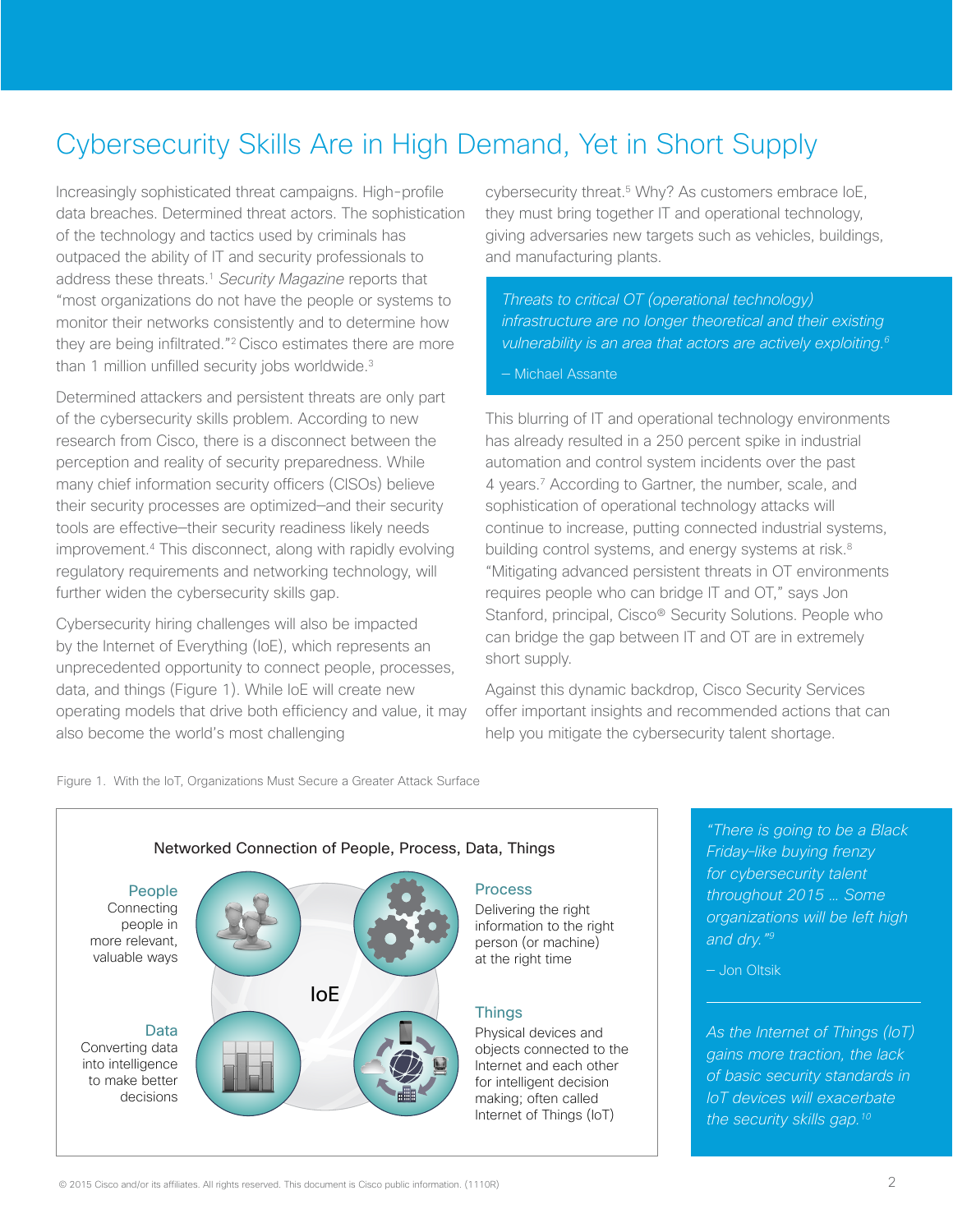#### **Insight Number 1** Cybersecurity Requires Cyber Strategies

Too many companies today have underperforming security programs because of a failure to define and execute holistic cybersecurity strategies. "A good cyber strategy should be a living, breathing, constantly questing process not a task that is done every 6 months," says Brian Tillett, principal, Cisco Security Solutions. The lack of a cohesive, enterprisewide cybersecurity strategy, one that is based on policy, typically results in improvised security solutions that leave in-house security teams playing Whac-A-Mole. According to the *Cisco Security Capabilities Benchmark Study*, internal security teams spend 63 percent of their time on security-related tasks, leaving them little time to drive strategic security initiatives (Figure 2).<sup>11</sup>

## **Insight Number 2**

#### Security Organizations Need Data Scientists with Business Acumen magnetumber =<br>Security Organizations Need Data

With so many high-profile, high-cost breaches, business leaders are beginning to take notice. *Network World* says, "We're starting to see more executive-level emphasis on With so many high-profile, high-cost breaches, business

cybersecurity, more resources coming into cybersecurity, across all industry sectors. That has definitely increased the demand for cybersecurity folks."13

*"Executive management and boards of directors are now recognizing that cybersecurity is not just a tech problem. It's a business problem."* 

— Ann Bednarz quoting Charlie Benway

As security discussions move to the boardroom, CISOs and their teams need data science skills to analyze cybersecurity data and business skills to manage trust (company reputation) and risk (costs). The new CISO must communicate not in bits and bytes, but in plain language. "The conversation has migrated from one of red, yellow, and green vulnerability status checks to financial conversations in which security risk is measured in dollars and cents," says Dmitry Kuchynski, principal, Cisco Security Solutions. "CISOs must be able to frame the discussion in a strategic way that clearly communicates and the control of the strategies of the control of the control of the control of the control of the control of the control of the control of the control of the contr discussion in a strategic way that clearly communicated.<br>the potential impact of a data breach on stock price, customer loyalty, customer acquisition, and the brand."  $\mathcal{L}$ 



Number of Dedicated Security Professionals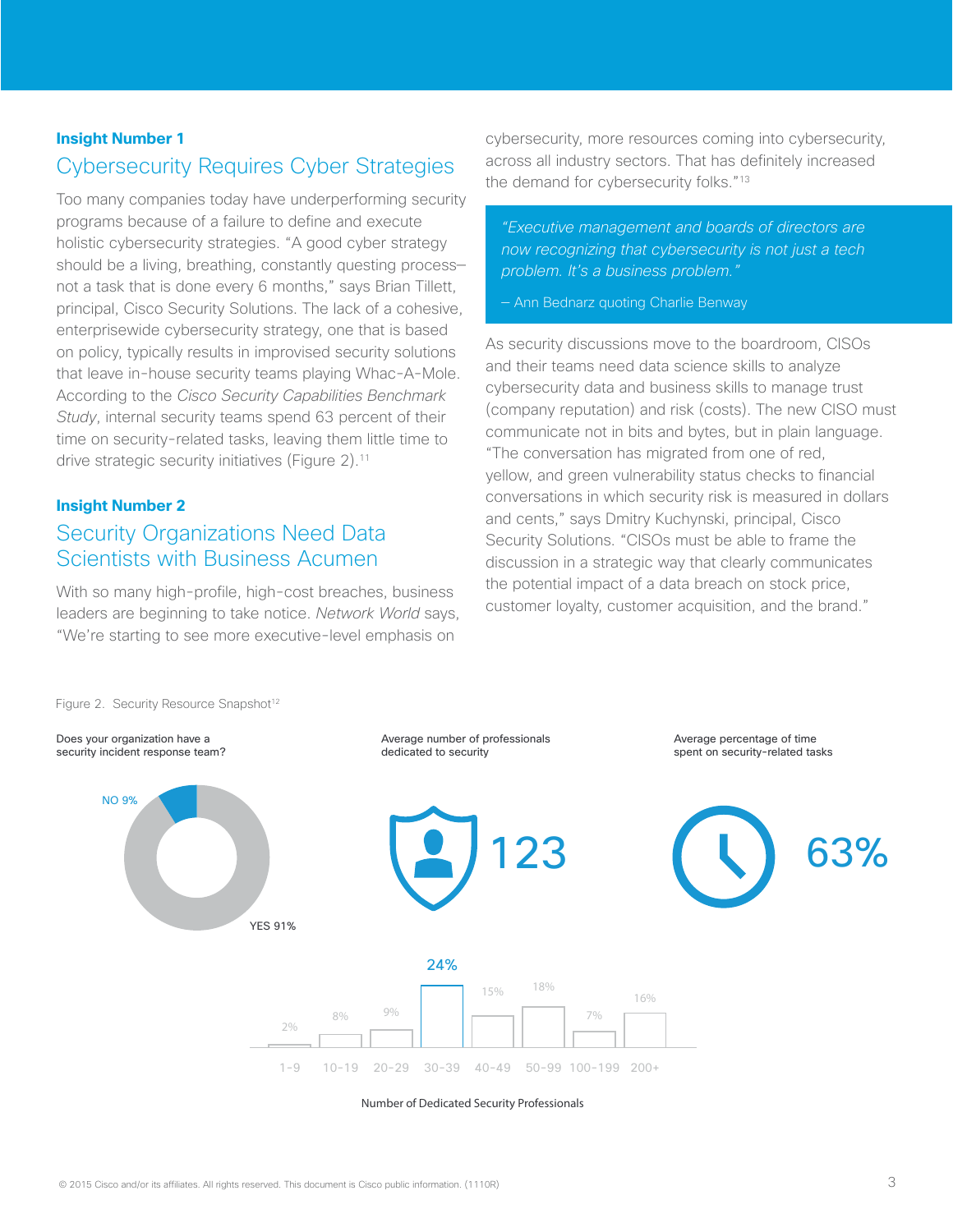#### **Insight Number 3**

### The Cyber-Talent Skills Gap Will Drive Enterprises to Managed Security Services

Most organizations are struggling to solidify a cybersecurity vision supported by an effective strategy that uses new technologies, simplifies their architecture and operations, and strengthens their security team.14 This is pushing companies to bolster in-house cybersecurity expertise with professional security services (Figure 3).

*More than 50 percent of organizations today seek advice or consulting services to help with their security strategies.15*

Using security partners and managed security service providers (MSSPs) who continually invest in security expertise, intelligence, and innovative new technologies is a great way to keep pace with a dynamic threat environment. According to Jon Stanford of Cisco, "A trusted security advisor can help you establish a cybersecurity policy foundation and develop an effective cybersecurity program with the appropriate governance based on those policies." They can also take the burden of detection and triage off your hands, so your in-house security team can focus on remediation.

#### **Insight Number 4**

## Effective Cybersecurity Requires People, Analytics, Intelligence, and Technology

Solving the growing cybersecurity problem requires more than skilled security professionals. It requires a combination of people, advanced analytics for proactive threat hunting, comprehensive intelligence for real-time threat awareness, and integrated security architectures.

This is why, according to Jon Oltsik of Network World, enterprises are shifting toward a new security model, one that is characterized by "central command-andcontrol and distributed enforcement, anchored by security intelligence and analytics." Oltsik writes that this relatively new technology model is "more art than science," and "CISOs need help in all areas of their planning here: design, test, implementation, integration, support, etc."

*"Large organizations don't want to buy more one-off threat management point tools from a potpourri of vendors."* 

— Jon Oltsik

#### **Insight Number 5** Every Company Is a Security Company

Security concerns are now top-of-mind not only for companies, but also for consumers. Cisco calls it "the trust problem." Simply put, breaches undermine confidence in both public and private organizations. This trust erosion leads to a decline in customer confidence in the integrity of your products. Without trust, customers will go elsewhere. As a result, all businesses need to think about security as their mainstream business.

Maintaining trust through state-of-the-art security capabilities can help you stand out in a crowded market. Innovative security-enabled solutions—such as mobile payments, virtual and automated advice, and customer collaboration tools—can create more valuable and relevant interactions. Differentiated security helps reassure customers and increase loyalty, and it can help you win in the IoE economy.



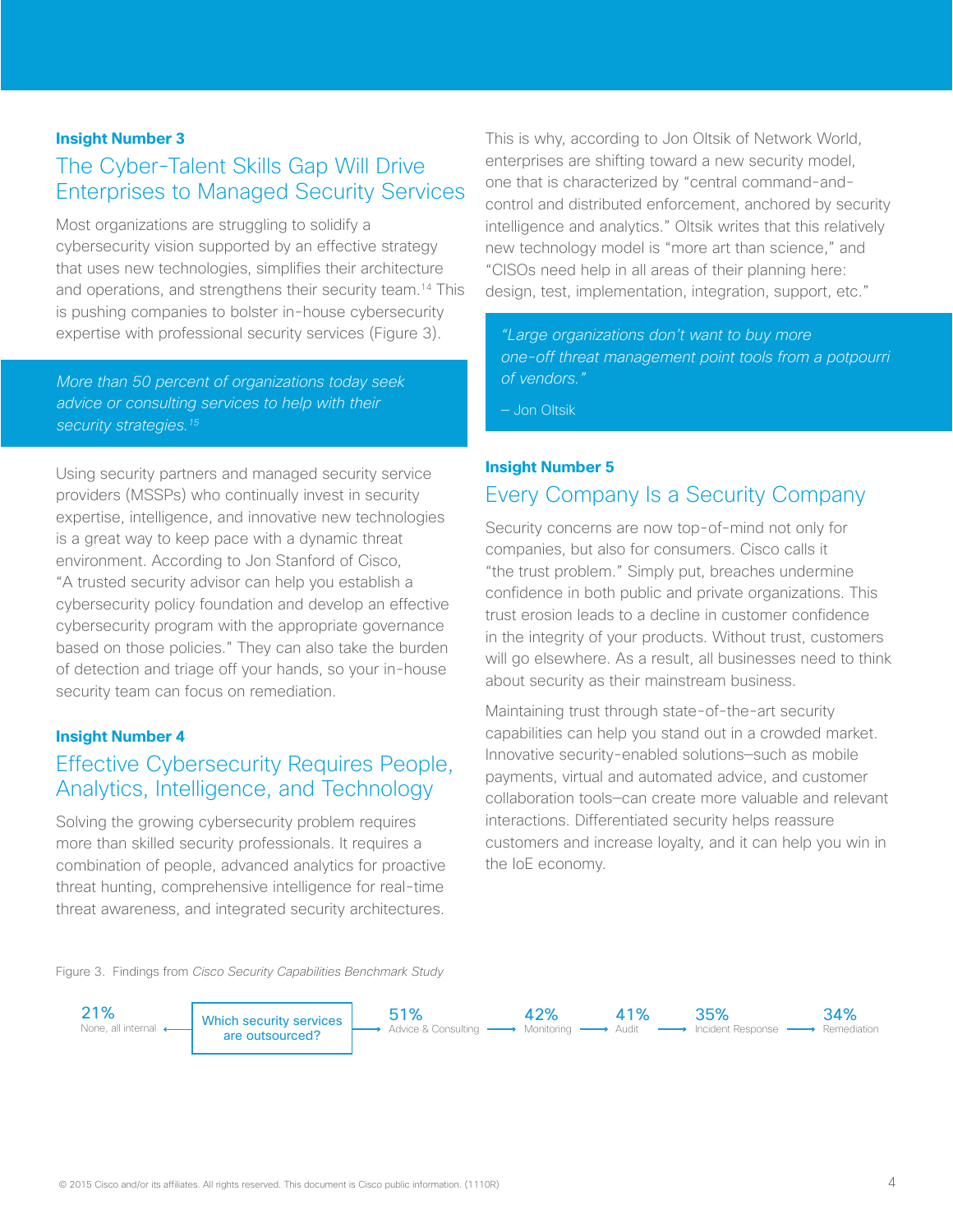## Recommended Actions for Security Professionals

#### **Action Number 1**

#### Get a Cybersecurity Strategy

Dmitry Kuchynski of Cisco recommends that you "treat cybersecurity as if it were one of your solutions or services. When it comes to investor and customer confidence, security is just as important to the business." Cybersecurity strategies should be holistic. They should be:

- Developed in collaboration with critical business units If your strategy is created in a vacuum, it will not align with business needs. Brian Tillett of Cisco recommends that you "embed security personnel into business units, so security strategy can be baked in instead of bolted on."
- Focused on business growth If you bring value with your strategy, security becomes a business differentiator and revenue generator, transforming security from a cost center to a growth center.
- Validated at the board level Executive leadership that prioritizes security is one of the signs of security sophistication, according to the *Cisco Security Capabilities Benchmark Study*. Keeping company executives informed and involved in data breach preparedness and response plans is essential for maintaining a sophisticated security posture.
- Dynamically managed Threat actors continuously adapt. Your cybersecurity strategy should, too. Treat it like it is a living, breathing, constantly questing process. If you let it languish, your threat posture also suffers.

In addition, Jon Stanford recommends thinking broadly when formulating your strategy: "Cybersecurity is not just about IT. Your strategy has to include OT." Stanford also recommends performing risk assessments on third-party vendors, because you are only as good as your weakest link.

#### **Action Number 2**

#### Get a Breach Plan and Advanced Cybersecurity Skills

Even firms with mature security organizations and advanced security protocols will experience breaches, according to the Ponemon Institute. Every organization needs an incident response plan—a plan that maps out in advance and regularly tests against the types of incidents most likely for the firm's threat model.16

The Ponemon Institute recommends that you clearly define accountability and responsibility for data breach response and that it not be dispersed throughout the company. Instead, Ponemon advises creating crossfunctional teams that include the expertise necessary to rapidly respond to a data breach. An effective incident response plan requires the skills of a variety of functions such as IT security, legal, and public relations.

Managed services from a trusted security advisor can help you create an incident response plan: one that uses the latest skills, analytics, intelligence, and technology to ensure rapid and effective resolution. Just make sure your security advisor or MSSP has deep knowledge of global enterprises.

You should take advantage of cybersecurity courses from vendors and certification groups to bolster in-house skills. The Cisco Learning Network now offers a new Cisco Cybersecurity Specialist certification for people who want to take on a first-responder role when networks have been attacked. Global Information Assurance Certification (GIAC) has a new Network Forensic Analyst certification that gives security professionals the skills to extract and analyze artifacts and activity left behind from unauthorized activity or network-based attacks.

#### **Action Number 3**

#### Get Security on the Agenda in the Boardroom

When it comes to getting executives engaged, Brian Tillett says, "Don't ever let a good breach go to waste." Tillett recommends using high-profile breaches as an opportunity to have a conversation with the board. Describe how that breach can happen in your organization. Then show them how to address vulnerabilities.

When it comes to finding CISOs with the business acumen to effectively engage with high-level executives, Dmitry Kuchynski recommends looking beyond security professionals for in-house hires: "Top-level candidates today come from military or federal enforcement